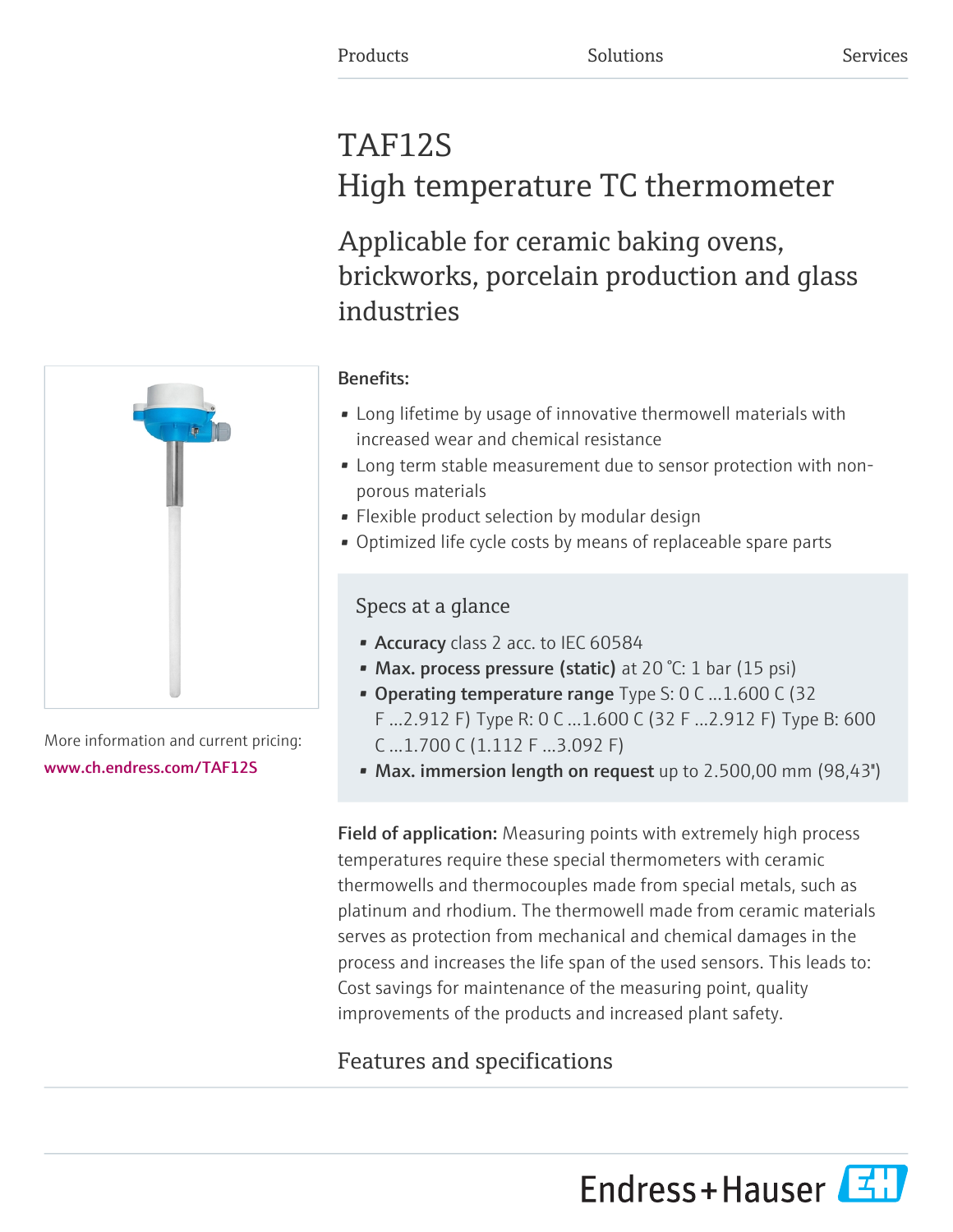#### Thermometer Measuring principle

Thermocouple

Characteristic / Application metric style modular temperature assembly high temperature (furnace) incl. single ceramic thermowell

Thermowell / protection tube ceramic protection tube

Insert / probe ceramic capilarry, rigid

Outer diameter protection tube / Insert 9,0 mm (0,35'')

Max. immersion length on request up to 2.500,00 mm (98,43'')

Material protection tube/ thermowell

Ceramic (C610/C799)

#### Process connection

compression fitting: G1/2" G3/4"  $G1"$ adjustable Flange

#### Tip shape

straight